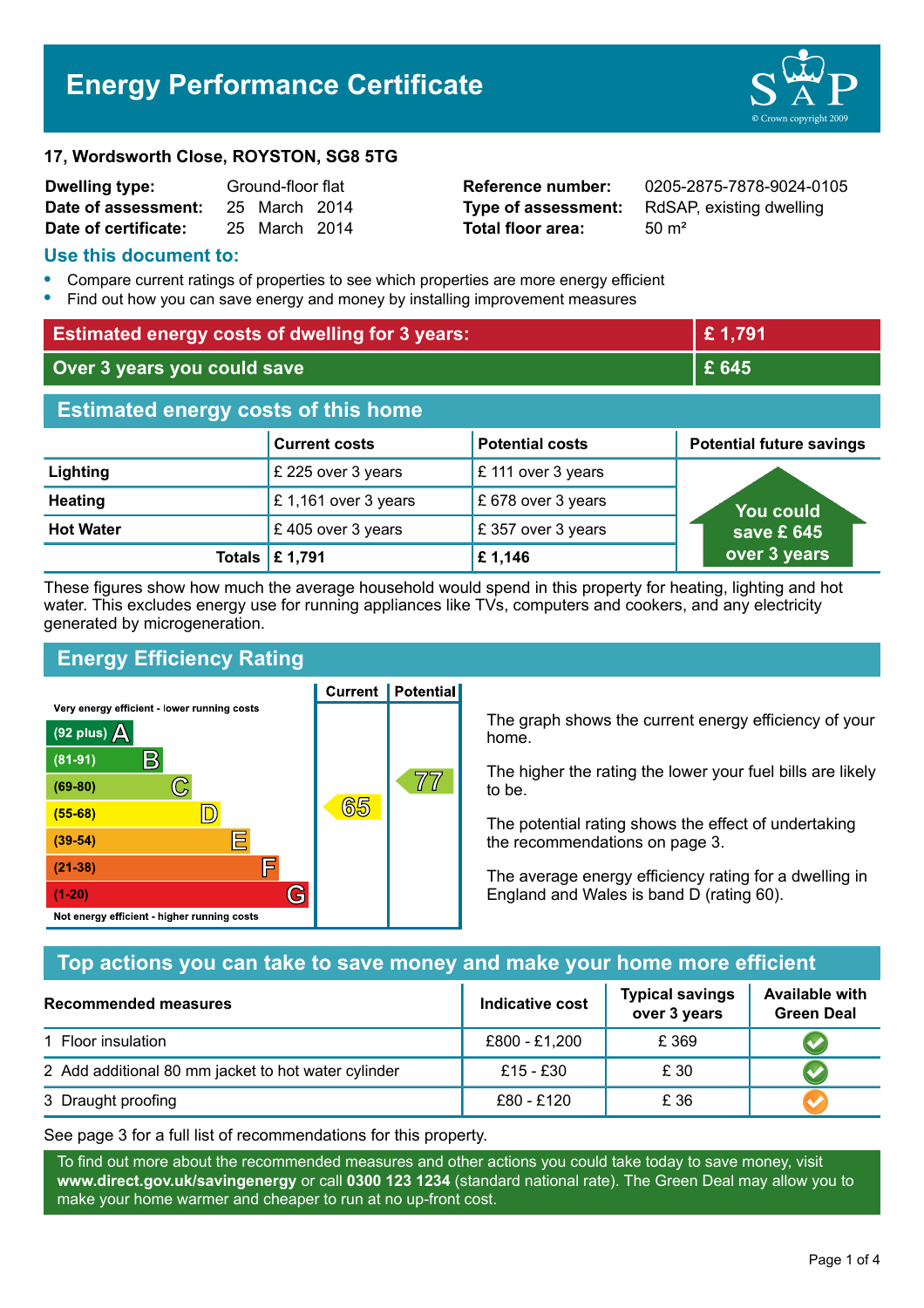#### 17, Wordsworth Close, ROYSTON, SG8 5TG 25 March 2014 RRN: 0205-2875-7878-9024-0105

**Energy Performance Certificate**

## **Summary of this home's energy performance related features**

| <b>Element</b>        | <b>Description</b>                          | <b>Energy Efficiency</b> |
|-----------------------|---------------------------------------------|--------------------------|
| Walls                 | Timber frame, as built, insulated (assumed) | ★★★★☆                    |
| Roof                  | (another dwelling above)                    |                          |
| Floor                 | Solid, no insulation (assumed)              |                          |
| Windows               | Fully double glazed                         | ★★★☆☆                    |
| Main heating          | Electric storage heaters                    | ★★★☆☆                    |
| Main heating controls | Manual charge control                       | ★★☆☆☆                    |
| Secondary heating     | Room heaters, electric                      |                          |
| Hot water             | Electric immersion, off-peak                | ★★★☆☆                    |
| Lighting              | No low energy lighting                      | $\star$ * * * *          |

Current primary energy use per square metre of floor area: 417 kWh/m² per year

The assessment does not take into consideration the physical condition of any element. 'Assumed' means that the insulation could not be inspected and an assumption has been made in the methodology based on age and type of construction.

### **Low and zero carbon energy sources**

Low and zero carbon energy sources are sources of energy that release either very little or no carbon dioxide into the atmosphere when they are used. Installing these sources may help reduce energy bills as well as cutting carbon. There are none provided for this home.

# **Opportunity to benefit from a Green Deal on this property**

The Green Deal may enable owners and occupiers to make improvements to their property to make it more energy efficient. Under a Green Deal, the cost of the improvements is repaid over time via a credit agreement. Repayments are made through a charge added to the electricity bill for the property. To see which improvements are recommended for this property, please turn to page 3. You can choose which improvements you want to install and ask for a quote from an authorised Green Deal provider. They will organise installation by an authorised Green Deal installer. If you move home, the responsibility for paying the Green Deal charge under the credit agreement passes to the new electricity bill payer.

For householders in receipt of income-related benefits, additional help may be available.

To find out more, visit **www.direct.gov.uk/savingenergy** or call **0300 123 1234**.

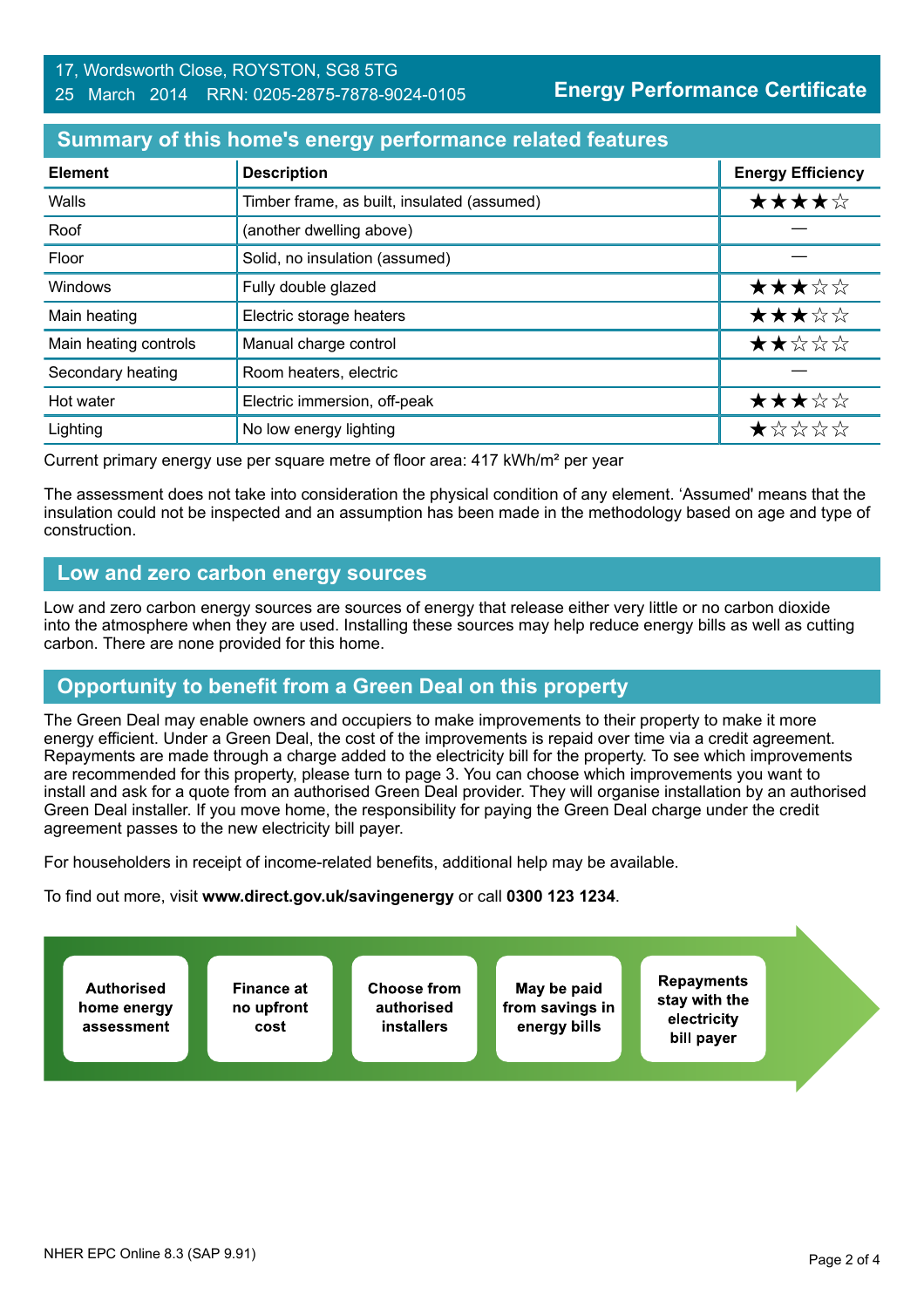#### 17, Wordsworth Close, ROYSTON, SG8 5TG 25 March 2014 RRN: 0205-2875-7878-9024-0105

# **Recommendations**

The measures below will improve the energy performance of your dwelling. The performance ratings after improvements listed below are cumulative; that is, they assume the improvements have been installed in the order that they appear in the table. Further information about the recommended measures and other simple actions you could take today to save money is available at **www.direct.gov.uk/savingenergy**. Before installing measures, you should make sure you have secured the appropriate permissions, where necessary. Such permissions might include permission from your landlord (if you are a tenant) or approval under Building Regulations for certain types of work.

Measures with a green tick are likely to be fully financed through the Green Deal since the cost of the measures should be covered by the energy they save. Additional support may be available for homes where solid wall insulation is recommended. If you want to take up measures with an orange tick  $\bullet$ , be aware you may need to contribute some payment up-front.

| <b>Recommended measures</b>                          | <b>Indicative cost</b> | <b>Typical savings</b><br>per year | <b>Rating after</b><br>improvement | <b>Green Deal</b><br>finance |
|------------------------------------------------------|------------------------|------------------------------------|------------------------------------|------------------------------|
| Floor insulation                                     | £800 - £1,200          | £123                               | C72                                |                              |
| Add additional 80 mm jacket to hot water<br>cylinder | £15 - £30              | £10                                | C73                                |                              |
| Draught proofing                                     | £80 - £120             | £ 12                               | C73                                |                              |
| Low energy lighting for all fixed outlets            | £30                    | £ 28                               | C75                                |                              |
| Fan-assisted storage heaters                         | £900 - £1,200          | £42                                | C77                                |                              |

#### **Alternative measures**

There are alternative measures below which you could also consider for your home.

**•** Air or ground source heat pump

# **Choosing the right package**

Visit **www.epcadviser.direct.gov.uk**, our online tool which uses information from this EPC to show you how to save money on your fuel bills. You can use this tool to personalise your Green Deal package. **Public services** all in one place

| <b>Green Deal package</b>          | <b>Typical annual savings</b> |  |
|------------------------------------|-------------------------------|--|
| Floor insulation                   | Total savings of £133         |  |
| Hot water cylinder insulation      |                               |  |
| Electricity/gas/other fuel savings | £133/£0/£0                    |  |



You could finance this package of measures under the Green Deal. It could **save you £133 a year** in energy costs, based on typical energy use. Some or all of this saving would be recouped through the charge on your bill.